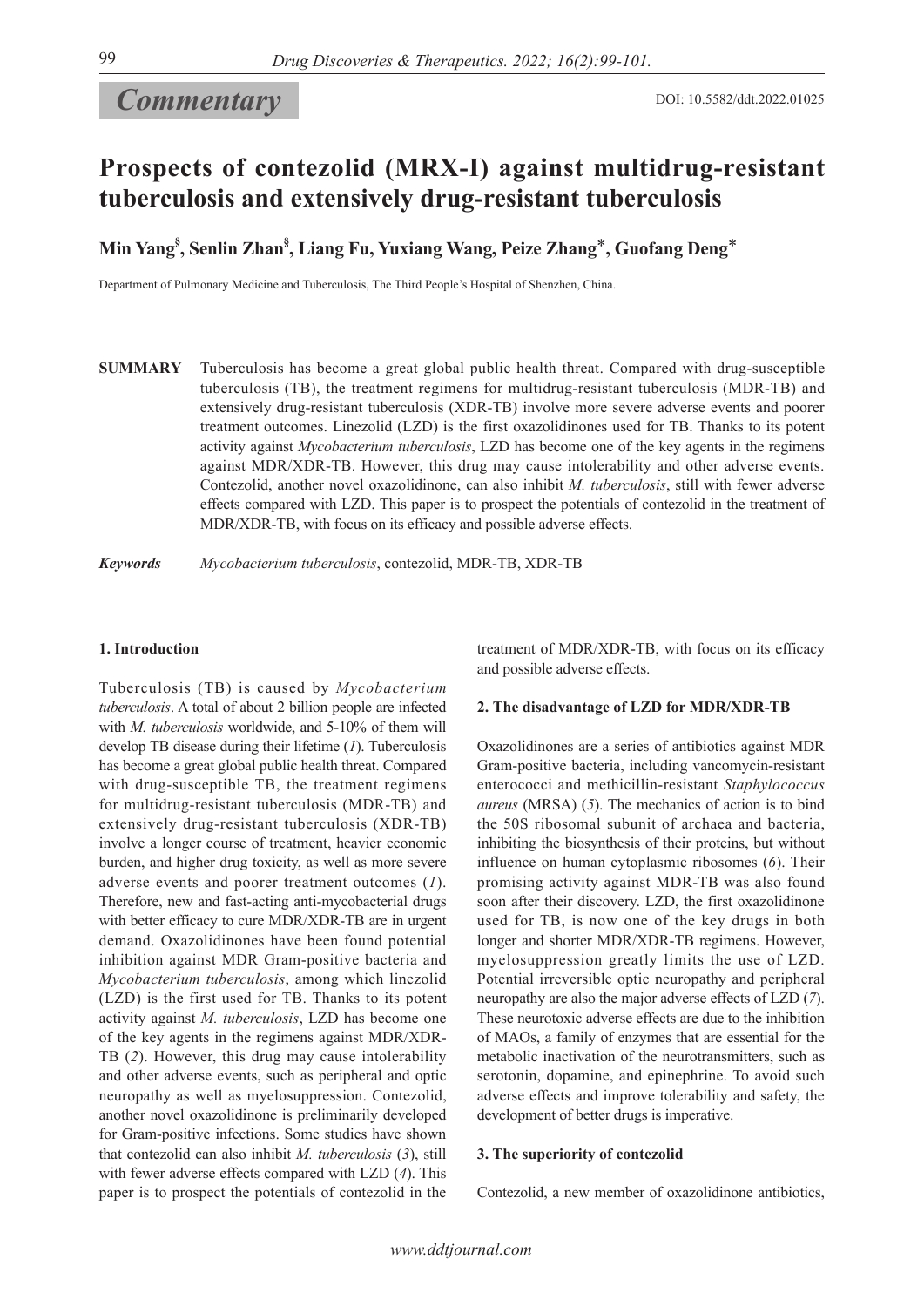

**Figure 1. The superiority of contezolid.** 

can inhibit the formation of a functional 70S initiation complex that is necessary for bacterial reproduction (*4*). It is rationally designed to address the myelosuppression and MAO inhibition associated with linezolid. Serotonergic profiles for contezolid *in vitro* and in rodents have been reported. Compared with LZD, contezolid exhibits a reduction in reversible inhibition of MAO-A and MAO-B isoforms by 2-and 148-fold respectively (Figure 1) (*8*). The safety and tolerability studies of contezolid show that it was well tolerated and safe in healthy Chinese subjects (*9-11*). Even at doses up to 800 and 1,200 mg every 12 hours for 28 days, no severe adverse events were observed, and nobody discontinued the drug due to any adverse events. Compared with LZD, contezolid is associated with a lower incidence of myelosuppression. Noteworthily, in the high dose contezolid group, approximately half of the subjects had merely slight ALT elevations; however, with most of them < 2 ULN, and none of them persistent (*10*). Contezolid may prolong the QT interval slightly at a supratherapeutic dose (1,600 mg/d) but does not influence the QT interval at a therapeutic dose (800 mg/d) (*12,13*).

## **4. The anti-tuberculosis activity of contezolid**

Only a few studies have been published on contezolid for its effect on tuberculosis. One study (*3*) tested the oxazolidinones (including contezolid and LZD) against both susceptible and MDR/XDR *M. tuberculosis* isolates *in vitro*. The  $\text{MIC}_{50}$  and  $\text{MIC}_{90}$  for LZD and contezolid were 1 mg/mL and 0.5 mg/mL, *vs*. 0.5 mg/mL and 0.125 mg/mL, respectively. Contezolid showed a same activity as LZD against all *M. tuberculosis* isolates. Because of the promising results *in vitro*, the evaluation of the drugs' efficacy was then performed *in vivo*. LZD and contezolid were studied in *M. tuberculosis*-infected mice further. The mice were randomly assigned into 6 groups as follows: untreated early control (EC) group for the *M. tuberculosis* baseline, late control (LC) group to determine the bacterial load at the end of therapy, one LZD group (100 mg/kg once daily), three contezolid groups (100 mg/kg once daily, 50 mg/kg twice daily, and 25 mg/kg twice daily). Treatment was started one week after infection, with administrations for 5 days per week for 4 weeks. Then the bacterial load in mouse lungs was determined, showing the bacteria in the LZD group and the contezolid 100 mg/kg group

significantly reduced compared with the EC and LC groups ( $p < 0.05$ ). The efficacy in the LZD group was equivalent to the contezolid 100 mg/kg group ( $p < 0.05$ ). The contezolid 100 mg/kg once daily group showed significant better efficacy than the contezolid 50 mg/kg and 25 mg/kg twice daily groups ( $p < 0.05$ ). The efficacy in the contezolid 50 mg/kg group was equivalent to the contezolid 25 mg/kg group ( $p < 0.05$ ). The contezolid 50 mg/kg and 25 mg/kg groups showed significant favorable result than the LC group ( $p < 0.05$ ). However, currently no clinic study on contezolid against *M. tuberculosis* is reported. Meanwhile, contezolid is active against *M. abscessus in vitro* too, with compatibility to those antibiotics most frequently used to treat such infections. It inhibits intracellular replication of *M. abscessus*, exhibiting equivalent activity in culture compared with linezolid. Therefore, contezolid is also a potential candidate to be included in novel therapeutic anti-*M. abscessus* regimens (*14)*.

#### **5. Conclusion**

In summary, compared to LZD, contezolid has a similar activity against both drug-resistant and drug-susceptible *M. tuberculosis in vitro* and *in vivo*, but with fewer side effects, especially neuropathy and myelosuppression. The inclusion of contezolid possibly makes MDR-TB/ XDR-TB therapy regimens more efficacious and less toxic than LZD. However, further clinical studies are required to confirm it.

#### **Acknowledgements**

The authors wish to thank Dr. Guofeng Zhu for his valuable advice on this work.

#### *Funding*: None.

*Conflict of Interest*: The authors have no conflicts of interest to disclose.

#### **References**

- 1. World Health Organization. Global Tuberculosis Report 2021. *https://www.who.int/publications/i/ item/9789240037021* (accessed March 17, 2022).
- 2. Mirzayev F, Viney K, Linh NN, Gonzalez-Angulo L, Gegia M, Jaramillo E, Zignol M, Kasaeva T. World Health